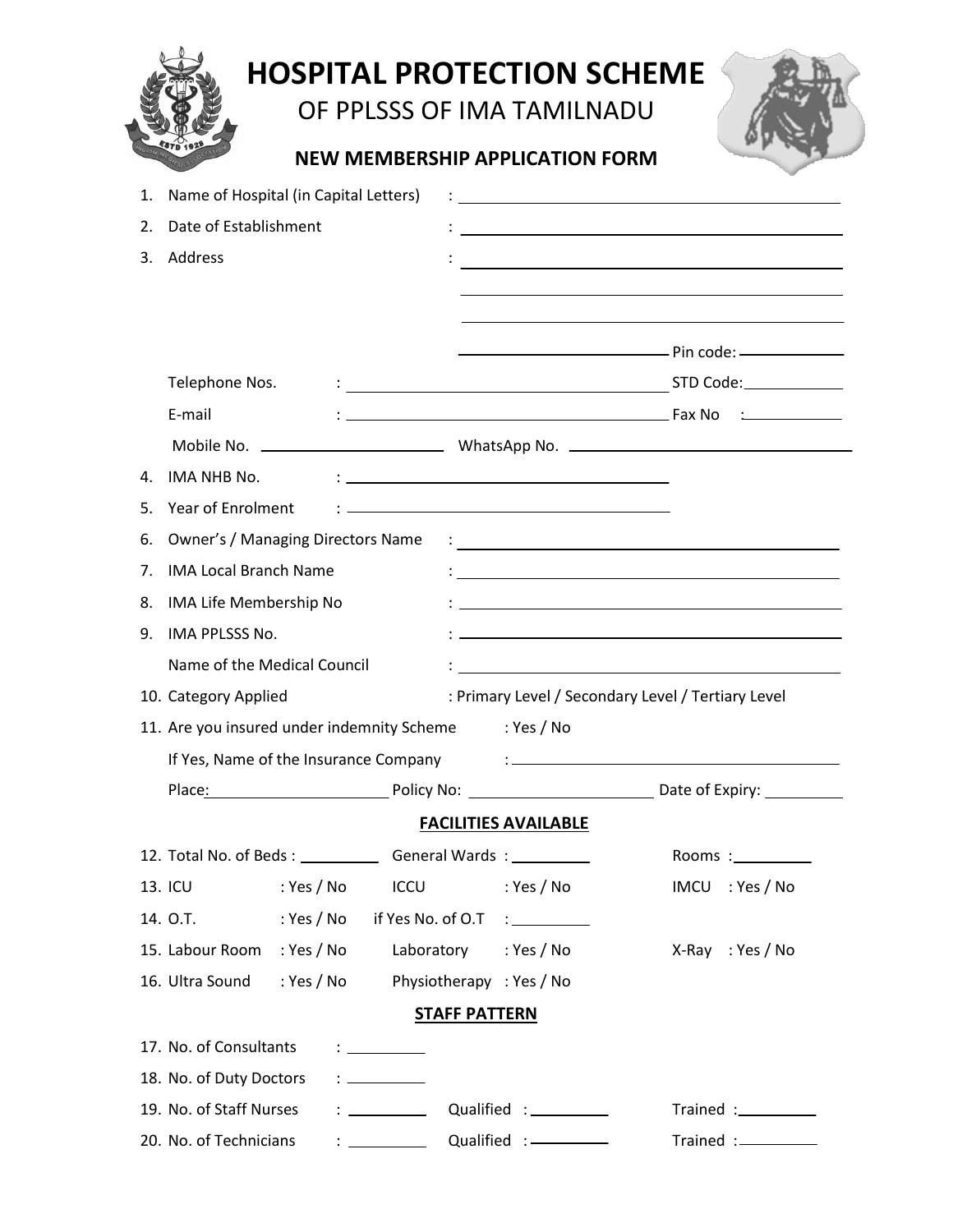| 21. Payment Details:                                                                                                                                                                                                                                                            |                                                                                                                                                                                                                                      |                                                                                                              |  |  |  |  |  |  |
|---------------------------------------------------------------------------------------------------------------------------------------------------------------------------------------------------------------------------------------------------------------------------------|--------------------------------------------------------------------------------------------------------------------------------------------------------------------------------------------------------------------------------------|--------------------------------------------------------------------------------------------------------------|--|--|--|--|--|--|
|                                                                                                                                                                                                                                                                                 |                                                                                                                                                                                                                                      |                                                                                                              |  |  |  |  |  |  |
|                                                                                                                                                                                                                                                                                 |                                                                                                                                                                                                                                      |                                                                                                              |  |  |  |  |  |  |
|                                                                                                                                                                                                                                                                                 |                                                                                                                                                                                                                                      | Payment options DD<br>DD should be taken in the name of "HPS of PPLSSS of IMA TN" Payable at Omalur or Salem |  |  |  |  |  |  |
| Send the filled up application along with payment information to<br>Dr. P. Manivannan, M.B.B.S, D.ORTHO., Hony.Secretary, PPLSSS of IMA TNSB.<br>Sri Sugam Hospital (1st Floor), 149- E1, Bazaar Street, Omalur (PO), (TK), Salem - 636 455.<br>Mob:9487272627, Ph:04290-290455 |                                                                                                                                                                                                                                      |                                                                                                              |  |  |  |  |  |  |
| Despatch Details                                                                                                                                                                                                                                                                |                                                                                                                                                                                                                                      | : Date ____________ Courier/Registered Post/ in person                                                       |  |  |  |  |  |  |
|                                                                                                                                                                                                                                                                                 |                                                                                                                                                                                                                                      | Date of commencement of membership will be from the date of receipt of DD at the principal office.           |  |  |  |  |  |  |
|                                                                                                                                                                                                                                                                                 |                                                                                                                                                                                                                                      | <b>DECLARATION</b>                                                                                           |  |  |  |  |  |  |
|                                                                                                                                                                                                                                                                                 |                                                                                                                                                                                                                                      |                                                                                                              |  |  |  |  |  |  |
|                                                                                                                                                                                                                                                                                 |                                                                                                                                                                                                                                      | of IMA, do hereby, declare that the details furnished above are true and correct and that I will abide by    |  |  |  |  |  |  |
|                                                                                                                                                                                                                                                                                 |                                                                                                                                                                                                                                      | the Rules and Regulations of Professional Protection Linked Social Security Scheme of IMA Tamilnadu as       |  |  |  |  |  |  |
| amended on 01.3.1998.                                                                                                                                                                                                                                                           |                                                                                                                                                                                                                                      |                                                                                                              |  |  |  |  |  |  |
| I hereby authorize PPLSSS office to send Membership alerts via SMS and e-mail.                                                                                                                                                                                                  |                                                                                                                                                                                                                                      |                                                                                                              |  |  |  |  |  |  |
| Date:                                                                                                                                                                                                                                                                           |                                                                                                                                                                                                                                      | Signature                                                                                                    |  |  |  |  |  |  |
|                                                                                                                                                                                                                                                                                 |                                                                                                                                                                                                                                      | <b>Not For Renewal Members</b>                                                                               |  |  |  |  |  |  |
| Forwarded:                                                                                                                                                                                                                                                                      |                                                                                                                                                                                                                                      |                                                                                                              |  |  |  |  |  |  |
| Designation:                                                                                                                                                                                                                                                                    | <u> 1990 - John Harry Harry Harry Harry Harry Harry Harry Harry Harry Harry Harry Harry Harry Harry Harry Harry Harry Harry Harry Harry Harry Harry Harry Harry Harry Harry Harry Harry Harry Harry Harry Harry Harry Harry Harr</u> |                                                                                                              |  |  |  |  |  |  |
|                                                                                                                                                                                                                                                                                 |                                                                                                                                                                                                                                      | (To be forwarded by the local branch President/Secretary/PPLSSS District Co-ordinator)                       |  |  |  |  |  |  |
| Signature:                                                                                                                                                                                                                                                                      |                                                                                                                                                                                                                                      |                                                                                                              |  |  |  |  |  |  |
|                                                                                                                                                                                                                                                                                 |                                                                                                                                                                                                                                      | (FOR OFFICE USE ONLY)                                                                                        |  |  |  |  |  |  |
| Date of Receipt                                                                                                                                                                                                                                                                 |                                                                                                                                                                                                                                      |                                                                                                              |  |  |  |  |  |  |
| Mode of Receipt                                                                                                                                                                                                                                                                 |                                                                                                                                                                                                                                      | : Courier/ Reg.Post /in person (Time:<br>a.m/p.m)                                                            |  |  |  |  |  |  |
| <b>Application Form</b>                                                                                                                                                                                                                                                         |                                                                                                                                                                                                                                      | : Complete/ Incomplete Remarks:                                                                              |  |  |  |  |  |  |
| D.D. Realised on                                                                                                                                                                                                                                                                |                                                                                                                                                                                                                                      |                                                                                                              |  |  |  |  |  |  |
| Date of Commencement of Membership :                                                                                                                                                                                                                                            |                                                                                                                                                                                                                                      |                                                                                                              |  |  |  |  |  |  |
| Date of Despatch of Receipt to the Hospital/Nursing Home:                                                                                                                                                                                                                       |                                                                                                                                                                                                                                      |                                                                                                              |  |  |  |  |  |  |
|                                                                                                                                                                                                                                                                                 |                                                                                                                                                                                                                                      | Date of Despatch of Certificate to the Hospital/Nursing Home :                                               |  |  |  |  |  |  |
| HPS Membership No                                                                                                                                                                                                                                                               |                                                                                                                                                                                                                                      |                                                                                                              |  |  |  |  |  |  |
| VRenewal Due on                                                                                                                                                                                                                                                                 |                                                                                                                                                                                                                                      |                                                                                                              |  |  |  |  |  |  |
| Letter of reminder sent on                                                                                                                                                                                                                                                      |                                                                                                                                                                                                                                      |                                                                                                              |  |  |  |  |  |  |
| Renewal Fee received on                                                                                                                                                                                                                                                         |                                                                                                                                                                                                                                      |                                                                                                              |  |  |  |  |  |  |